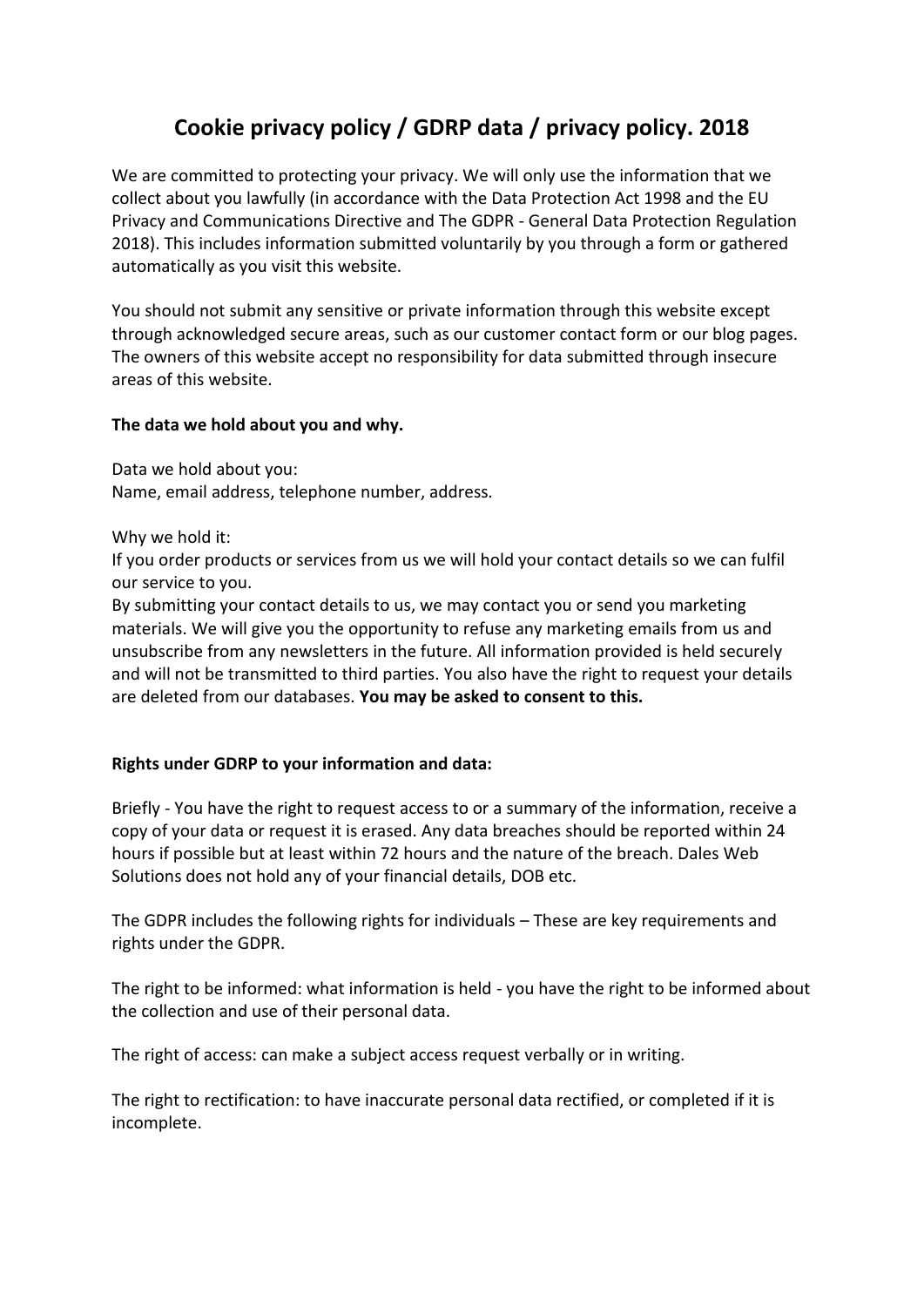The right to erasure: to be forgotten: if you either withdraw their consent to the use of their personal data or if keeping that data is no longer required.

The right to restrict processing:

You have the right to request the restriction or suppression of your personal data.

The right to data portability: allows you to obtain and reuse their personal data for your own purposes across different services.

The right to object: to how data is used - an absolute right to stop their data being used for direct marketing.

The right not to be subject to automated decision making: re marketing etc. automated individual decision-making (making a decision solely by automated means without any human involvement); and profiling (automated processing of personal data to evaluate certain things about an individual). Profiling can be part of an automated decision-making process.

You can make a request for any of the above verbally or in writing and should receive the request within one calendar month. No fee is charged for this.

Consent to hold data:

You may be asked to positively consent to us holding your data. You can withdraw consent whenever you wish – but this may have adverse effects on your services.

#### **Privacy**

#### **Cookies.**

#### **Third party cookies.**

We do not control the dissemination of third party cookies. You should check the third party websites for more information about these.

Our site may use google analytics to anonymously collect data about your visit. We do not collect any personal details about you and cannot identify you.

#### **Links to other sites.**

Our website may contain links to other sites. Please be aware that we are not responsible for the privacy practices of other sites.

#### **Third party transactions.**

Our web site may redirect you to a third party web site that we employ to run certain aspects of our business, for example an online booking system capable of taking your on line payments or on line payment gateways e.g. PayPal, etc. Every effort is made by us to ensure the security of the third party, but they are responsible for the data they collect and its security and we cannot be held responsible for data breaches from their systems – if you